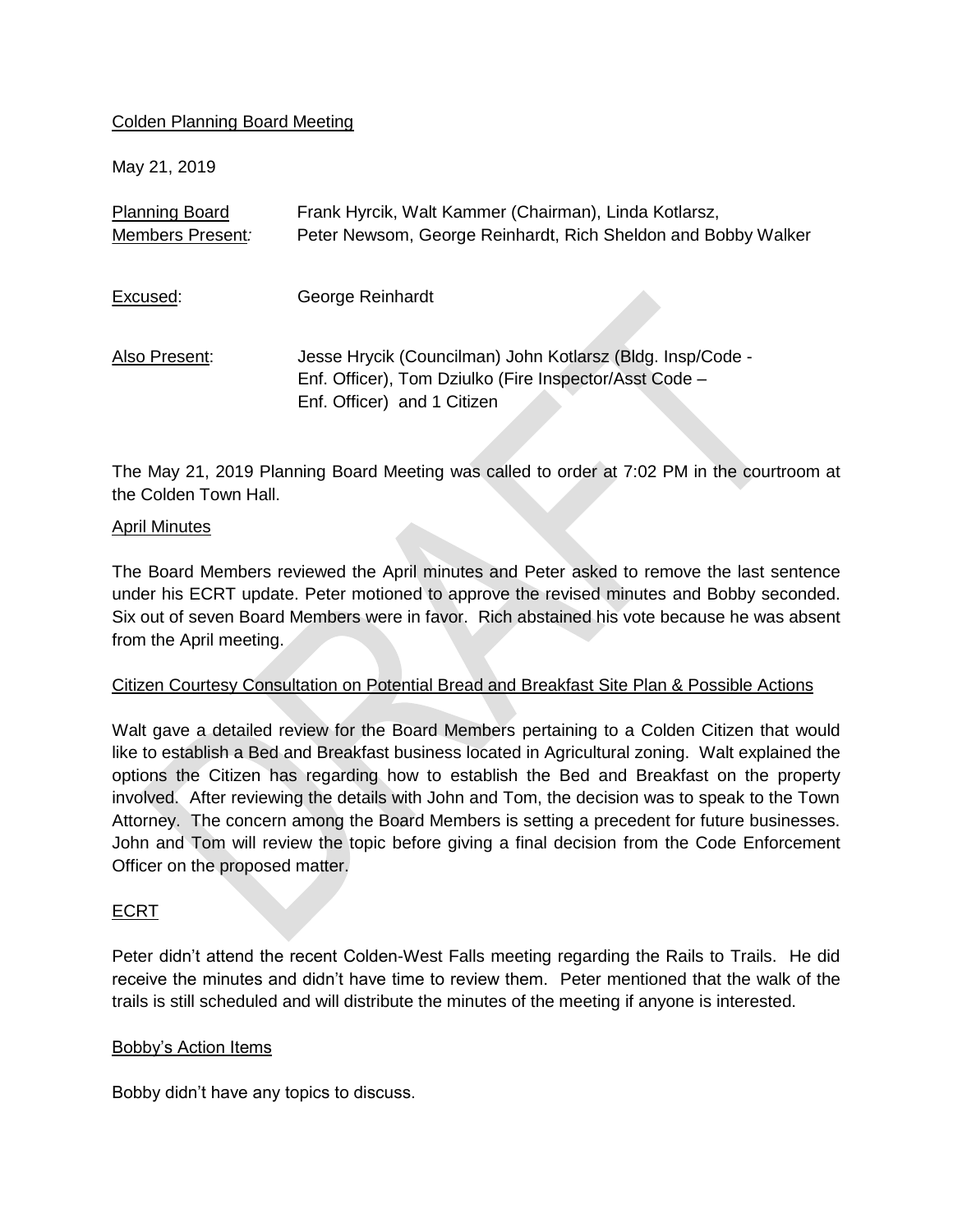## Rich's Action Items

Rich spoke with John and Tom before the meeting and didn't have any new updates to discuss. Linda mentioned that she attended a seminar regarding tiny houses and they are being treated as manufactured homes which are typically classified as affordable housing in accordance with NYS guidelines on the matter. There might be limits due to zoning but it wasn't clear if the houses would be banned or restricted severely in any district. Rich mentioned that the Town Board needs to review the topic with respect to the TB desires on Colden's future. Walt stated that it was on his list as discussed in recent Colden Town Board Workshop but as far as he knew there wasn't any action taken as of April. Jesse did not indicate any actions which Walt was unaware of to date.

## General Update Regarding Spectrum Cable/Infrastructure Expansion for Colden

Walt didn't have any new updates.

# General Update on NYSEG LED Streetlight Conversion Action

Walt mentioned that the work of converting the street lights will commerce in July and one LED conversion was done near 9365 State Road when the existing unit failed.

## Colden's Clean Energy Community Initiative Updates

Walt updated the Board Members that the next meeting for the Solarize Southtowns consortium will be held on May 31, 2019 for interviewing the contractor's proposals in response to the Green Springville RFP.

## Prior PB Agenda items B3, B4, B5, B6, B7, B12, B13, and B14

Walt tabled these items from the Planning Board's agenda pending directions from the Town Board.

## Flag Lot Cases, and do we need define flag lot viz-a-viz subdivision issues?

Walt asked the Board Members to think about the topic for the next meeting as a general assignment as this matter periodically is problematic in Colden for Code Enforcement and also certain Planning Board actions.

## Zoning changes for 5G Cellular Equipment Installations

Walt provided the fee schedule attached to the agenda for the Board Members to review and stated that the fee schedule needs to be added to the code before the deadline, which the Town